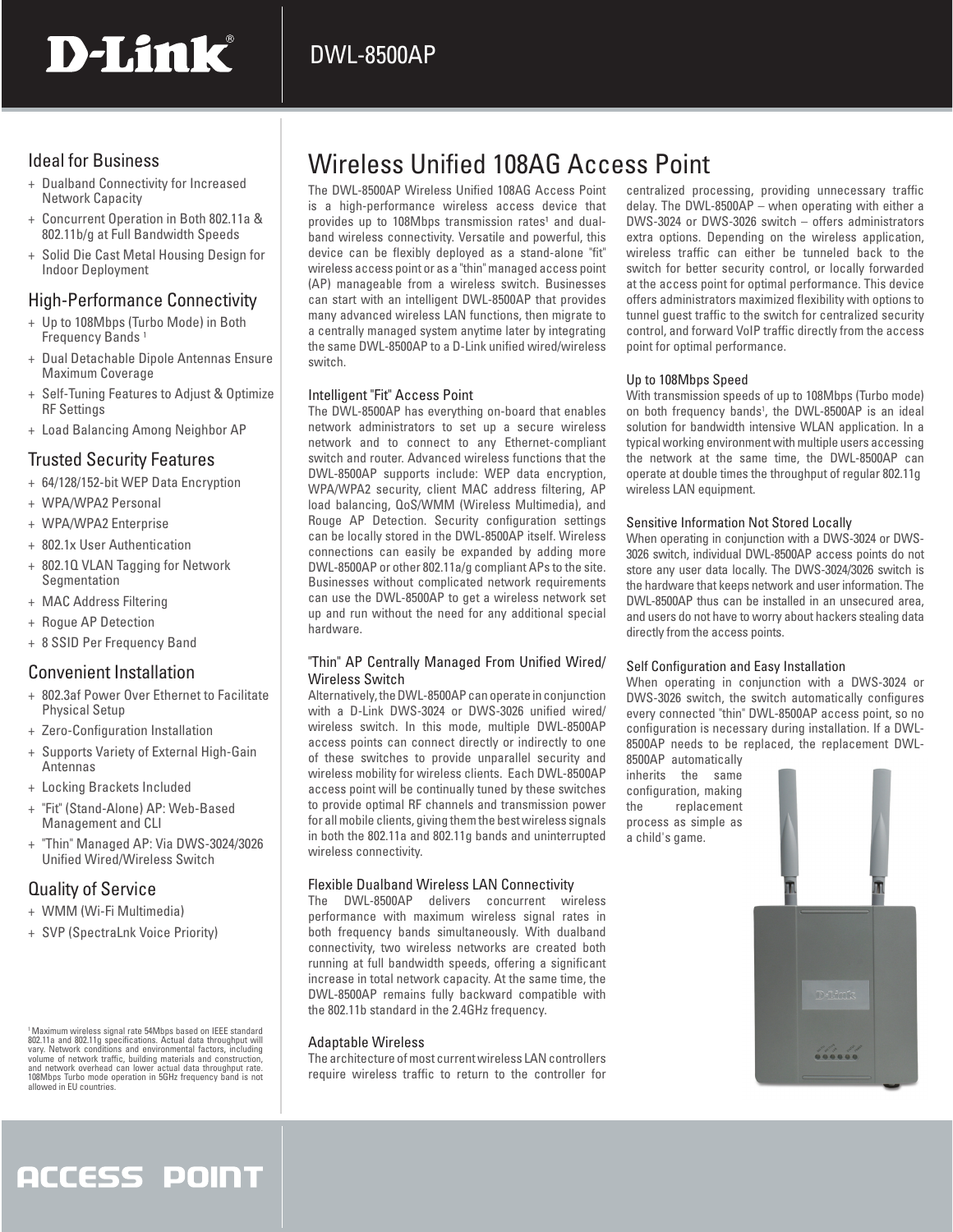# Wireless Unified 108AG Access Point

#### PoE Facilitates Wireless Deployment

For maximum coverage, the DWL-8500AP can be placed at out-of-the-way locations such as on a ceiling or a high wall, where AC outlets are inaccessible and providing power to these locations is difficult and expensive. The DWL-8500AP can easily obtain power from a DWS-3024/3026 switch located as far as 100 meters away through the existing network cable, doing away with the need to install separate power wiring. With industry-standard 802.3af PoE support, this wireless access point does not even require a PoE injector.

#### Continuous Channel Scanning To Detect Rogue AP

DWL-8500AP continuously scans both frequency bands and their associated channels to detect rogues while simultaneously providing wireless connectivity to mobile clients. If a rogue is detected, it reports the result to the DWS-3024/3026 wireless switch that manages it. From a management console, administrators can identify the rouge AP and take appropriate action.

#### Total Security & Quality of Service

The DWL-8500AP supports 64/128/152-bit WEP data encryption, WPA/WPA2 security and multiple SSID per RF frequency band. Connected to the DWS-3024/3026 switch, these functions along with wireless user MAC Address Filtering and SSID Broadcast Disable can be used to set up security and limit outsiders' access to the internal network. The DWL-8500AP supports 802.1Q VLAN Tagging and WMM (Wi-Fi Multimedia) for important wireless transmissions such as VoIP and streaming media applications, delivering critical user-based services, such as prioritized delivery of voice traffic.

| <b>Standards</b><br>+IEEE 802.11a, 802.11b, 802.11g Wireless LAN<br>+ IEEE 802.3, 802.3u Ethernet<br>+ IEEE 802.11d Regulatory Domain Selection<br>+ IEEE 802.11h<br>+ IEEE 802.3x Flow Control<br>+ IEEE 802.3af Power over Ethernet (PoE)<br>Data Transfer Rates <sup>1</sup><br>For 802.11a/g:<br>+108, 54, 48, 36, 24, 18, 12, 9 and 6Mbps<br>For 802.11b:<br>$+11, 5.5, 2$ and 1Mbps<br><b>Wireless Frequency Range</b><br>+802.11a: 5.15GHz to 5.35GHz and 5.725GHz to 5.825GHz<br>+802.11b/g: 2.4GHz to 2.4835GHz<br><b>RF Channels</b><br>802.11a:<br>+12 Non-Overlapping Channels for US and Canada<br>+ 8 Non-Overlapping Channels for Japan<br>+19 Non-Overlapping Channels for EU<br>+5 Non-Overlapping Channels for China<br>802.11b:<br>+11 Channels for United States<br>+13 Channels for EU<br>+13 Channels for Japan<br>$802.11a$ :<br>+11 Channels for United States<br>+ 13 Channels for Europe Countries<br>+13 Channels for Japan<br><b>Radio and Modulation Type</b><br>For 802.11b (DSSS):<br>+DBPSK@1Mbps<br>+ DQPSK @ 2Mbps<br>+ $CCK@5.5$ and 11Mbps<br>For 802.11a/g (OFDM):<br>+BPSK@6 and 9Mbps<br>+ QPSK @ 12 and 18Mbps<br>$+160$ AM @ 24 and 36Mbps<br>+640AM @ 48, 54 and 108Mbps<br>For 802.11a/g (DSSS):<br>+DBPSK@1Mbps<br>+ DQPSK @ 2Mbps<br>+ $CCK @ 5.5$ and 11 Mbps<br>Transmit Output Power <sup>2</sup><br>For 802.11a:<br>(Typical at Each Throughput Rate)<br>+16dBm at 6, 9, 12 and 18Mbps<br>+14dBm at 24 and 36Mbps<br>+12dBm at 54 and 48Mbps<br>For 802.11b:<br>+18dBm at 11, 5.5, 2 and 1Mbps<br>For 802.11g:<br>+18dBm at 6, 9, 12 and 18Mbps<br>+16dBm at 24 and 36Mbps<br>+14dBm at 48 and 54Mbps<br>EIRP<br>+Typical EIRP Using default Antennas: 802.11a 16dBm 802.11g 18dBm | Technical Specifications |  |  |  |  |
|-------------------------------------------------------------------------------------------------------------------------------------------------------------------------------------------------------------------------------------------------------------------------------------------------------------------------------------------------------------------------------------------------------------------------------------------------------------------------------------------------------------------------------------------------------------------------------------------------------------------------------------------------------------------------------------------------------------------------------------------------------------------------------------------------------------------------------------------------------------------------------------------------------------------------------------------------------------------------------------------------------------------------------------------------------------------------------------------------------------------------------------------------------------------------------------------------------------------------------------------------------------------------------------------------------------------------------------------------------------------------------------------------------------------------------------------------------------------------------------------------------------------------------------------------------------------------------------------------------------------------------------------------------------------------------------------------------------------------------------|--------------------------|--|--|--|--|
|                                                                                                                                                                                                                                                                                                                                                                                                                                                                                                                                                                                                                                                                                                                                                                                                                                                                                                                                                                                                                                                                                                                                                                                                                                                                                                                                                                                                                                                                                                                                                                                                                                                                                                                                     |                          |  |  |  |  |
|                                                                                                                                                                                                                                                                                                                                                                                                                                                                                                                                                                                                                                                                                                                                                                                                                                                                                                                                                                                                                                                                                                                                                                                                                                                                                                                                                                                                                                                                                                                                                                                                                                                                                                                                     |                          |  |  |  |  |
|                                                                                                                                                                                                                                                                                                                                                                                                                                                                                                                                                                                                                                                                                                                                                                                                                                                                                                                                                                                                                                                                                                                                                                                                                                                                                                                                                                                                                                                                                                                                                                                                                                                                                                                                     |                          |  |  |  |  |
|                                                                                                                                                                                                                                                                                                                                                                                                                                                                                                                                                                                                                                                                                                                                                                                                                                                                                                                                                                                                                                                                                                                                                                                                                                                                                                                                                                                                                                                                                                                                                                                                                                                                                                                                     |                          |  |  |  |  |
|                                                                                                                                                                                                                                                                                                                                                                                                                                                                                                                                                                                                                                                                                                                                                                                                                                                                                                                                                                                                                                                                                                                                                                                                                                                                                                                                                                                                                                                                                                                                                                                                                                                                                                                                     |                          |  |  |  |  |
|                                                                                                                                                                                                                                                                                                                                                                                                                                                                                                                                                                                                                                                                                                                                                                                                                                                                                                                                                                                                                                                                                                                                                                                                                                                                                                                                                                                                                                                                                                                                                                                                                                                                                                                                     |                          |  |  |  |  |
|                                                                                                                                                                                                                                                                                                                                                                                                                                                                                                                                                                                                                                                                                                                                                                                                                                                                                                                                                                                                                                                                                                                                                                                                                                                                                                                                                                                                                                                                                                                                                                                                                                                                                                                                     |                          |  |  |  |  |



#### Technical Specifications

# **ACCESS POINT**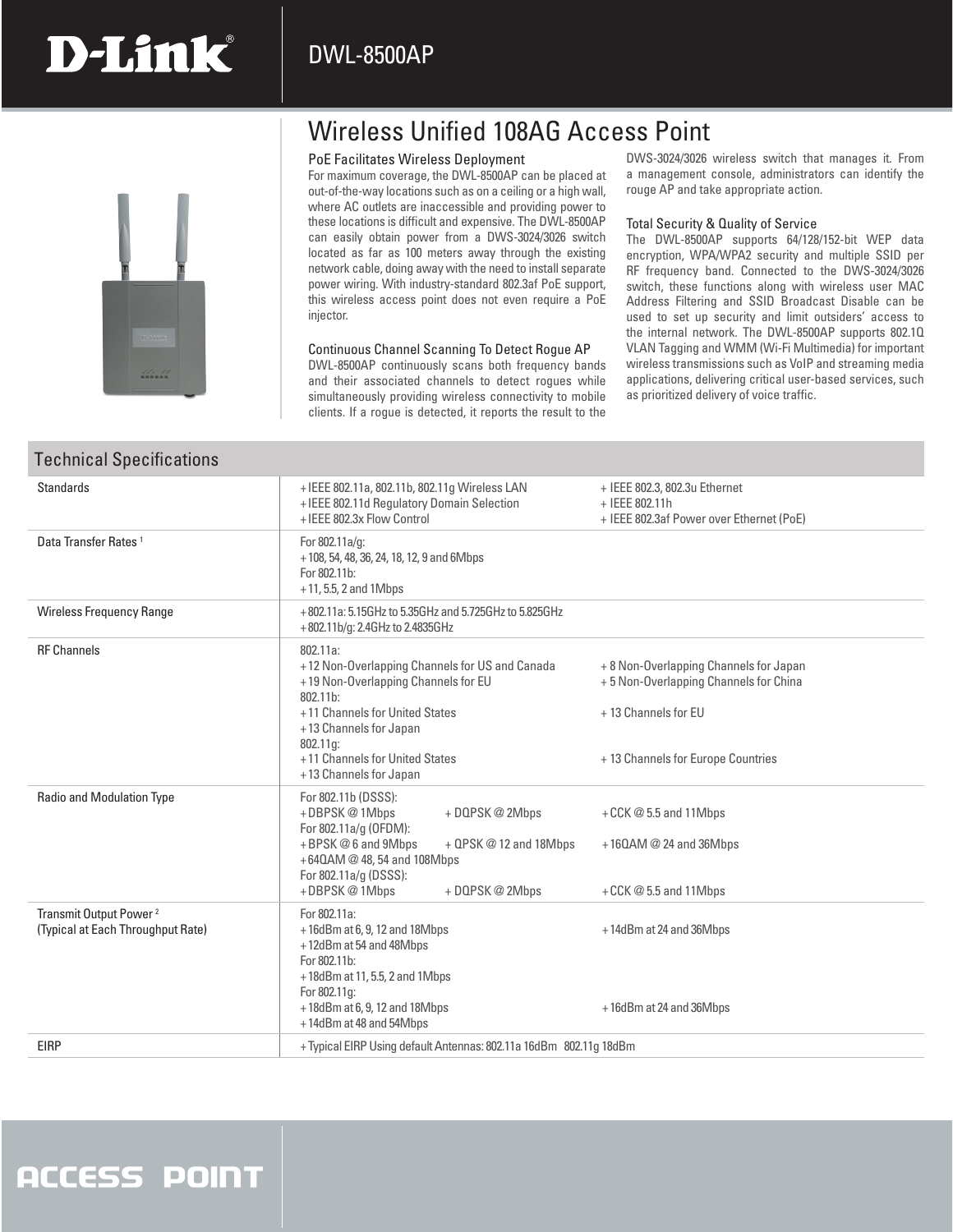## DWL-8500AP



| <b>Receiver Sensitivity</b>            | For 802.11a:<br>+ -87dBm at 6Mbps<br>+ -83dBm at 18Mbps<br>+ -71dBm at 48Mbps<br>For 802.11b:<br>+ -83dBm at 11Mbps<br>+ -92dBm at 1Mbps<br>For 802.11g:<br>+ -87dBm at 6Mbps<br>+ -83dBm at 18Mbps<br>+ -71dBm at 48Mbps                               | + -86dBm at 9Mbps<br>+ -80dBm at 24Mbps<br>+ -71dBm at 54Mbps<br>+ -88dBm at 5.5Mbps<br>+ -86dBm at 9Mbps<br>+ -80dBm at 24Mbps<br>+ -71dBm at 54Mbps | + -85dBm at 12Mbps<br>+ -76dBm at 36Mbps<br>+ -68dBm at 108Mbps<br>+ -89dBm at 2Mbps<br>+ -85dBm at 12Mbps<br>+ -76dBm at 36Mbps<br>+ -68dBm at 108Mbps |                      |
|----------------------------------------|---------------------------------------------------------------------------------------------------------------------------------------------------------------------------------------------------------------------------------------------------------|-------------------------------------------------------------------------------------------------------------------------------------------------------|---------------------------------------------------------------------------------------------------------------------------------------------------------|----------------------|
| Antennas                               | +2 Dualband Detachable Dipole Antennas With Reverse SMA Connectors<br>+ Antenna Gain: 5.5 dBi for 5GHz frequency band, 2.5dBi for 2.4GHz frequency band                                                                                                 |                                                                                                                                                       |                                                                                                                                                         |                      |
| <b>Ethernet Interface</b>              | 10/100BASE-TX Port With 802.3af PoE                                                                                                                                                                                                                     |                                                                                                                                                       |                                                                                                                                                         |                      |
| <b>Configurable Operation Mode</b>     | +Access Point Only                                                                                                                                                                                                                                      |                                                                                                                                                       |                                                                                                                                                         |                      |
| Security                               | +64/128/152-bit WEP Data Encryption<br>+MAC Address Filtering<br>+WPA/WPA2 EAP<br>+WPA/WPA2 PSK<br>$+AES$<br>$+802.11i$ -ready<br>+802.10 SSID Broadcast Enable/Disable<br>+8 SSID per Frequency Band<br>+ Station Isolation<br>+IEEE 802.1X Supplicant | + Isolated Security for Each SSID (Different Security Setting for Each SSID)                                                                          |                                                                                                                                                         |                      |
| Supported Management Methods/Protocols | +HTTP/HTTPS<br>+Telnet                                                                                                                                                                                                                                  | + Uses Protocols Supported in DWS-3024/3026 Unified Switches<br>$+$ SSH                                                                               | + Syslog                                                                                                                                                |                      |
| Diagnostic LEDs                        | +Power<br>$+802.11 b/g$                                                                                                                                                                                                                                 | + Status<br>$+802.11a$                                                                                                                                | $+$ LAN                                                                                                                                                 |                      |
| Power                                  | + Operating Voltage: 48VDC +/- 10% for PoE<br>+ Power Supply: Through 48VDC, 0.4A External Power Adapter<br>+ Power Consumption: Max.8.5W without POE Max.9W with POE                                                                                   |                                                                                                                                                       |                                                                                                                                                         |                      |
| <b>Dimensions</b>                      | 277.7 mm (L) x 155 mm (W) x 45 mm (H)<br>(10.93 x 6.10 x 1.77 inches)                                                                                                                                                                                   |                                                                                                                                                       |                                                                                                                                                         |                      |
| Weight                                 | 800 grams (1.76 lbs)                                                                                                                                                                                                                                    |                                                                                                                                                       |                                                                                                                                                         |                      |
| Temperature                            | + Operating Temperature: 0° to 40°C (32° to 104°F)<br>+ Storage Temperature: -20° to 65°C (-4° to 149°F)                                                                                                                                                |                                                                                                                                                       |                                                                                                                                                         |                      |
| Humidity                               | + Storage Humidity: 5% to 95% (Non-Condensing)                                                                                                                                                                                                          | + Operating Humidity: 10% to 90% (Non-Condensing)                                                                                                     |                                                                                                                                                         |                      |
| Certification                          | $+$ FCC Class B<br>$+TELEC$<br>$+En60601-1-2$                                                                                                                                                                                                           | $+ CE$<br>$+ UL$                                                                                                                                      | + C-Tick<br>+ Wi-Fi                                                                                                                                     | + VCCI<br>+ ICES-003 |

# **ACCESS POINT**

D-Link